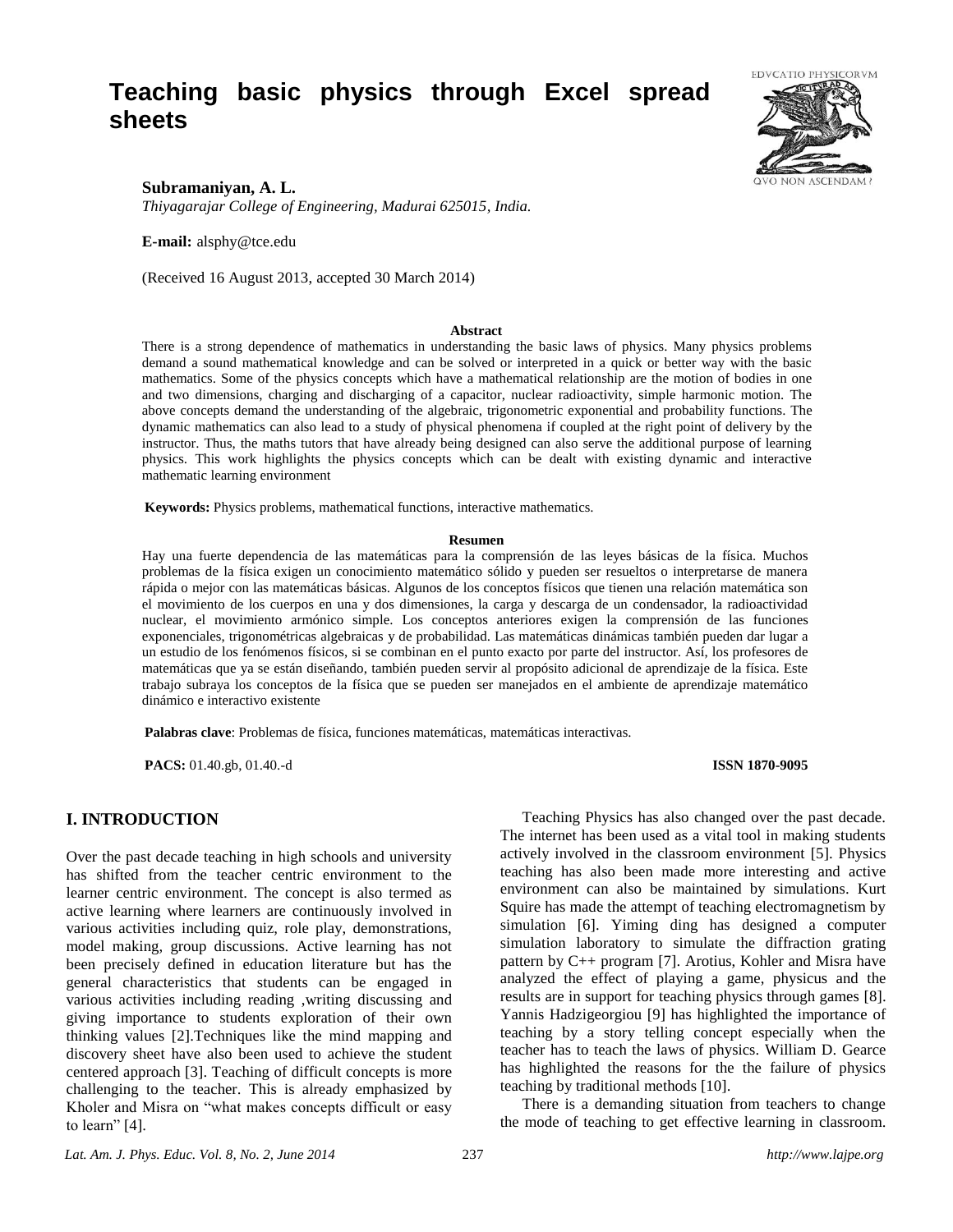#### *Subramaniyan, A. L.*

Over the years teaching has changed from the blackboard, Power point presentations, seminars to group discussions, games, animations, simulations, quiz. Some researchers have also suggested a mixed mode of teaching in the classroom to benefit all type of learners, L. A. Dobrzański, F. Brom, Z. Brytan have demonstrated the importance of teaching materials science by module and also the importance of mixed mode of learning [11]. Morten Brekke has reported on Using computer technology in physics, mathematics and computer science [12]. Recently Martinova and Zakaria Karadag have presented a new way of learning limits by a dynamic mathematic and interactive learning environment by use of Excel and Geogebra [1]. The present work deals on extending the same concept to physics teaching. Use of DIMLE can offer the following advantages to physics teaching

- a) Achieving active learning which is most desired.
- b) Individual thinking from each learners.
- c) Appreciating the mathematics involved in physics.
- d) Understanding the behavior of a physical law at the boundary conditions.
- e) Analyzing the rate of change of the behavior.
- f) Help the students think of higher cognitive level in blooms taxonomy (apply, analyse and design).
- g) May create research interest for subject beginners.
- h) Be highly motivating for the visual learners, innovators and satisfy all type of learners.
- i) It may also help the student to remember the concept for a larger time when compared to conventional teaching.
- j) Economical way of teaching instead of performing live experiment in special cases (radioactivity, nuclear collision).

# **II. TEACHING PHYSICS WITH MATHEMATICS ENVIRONMENT**

Mathematics environment can be used to teach all those concepts in physics where mathematical equations or mathematical functions are involved.

Example include: Algebraic function in motion in one dimension, trigonometric functions in simple harmonic function, exponential functions in radioactivity, complex functions for dielectric constant, etc.

The above process can be taught with the Excel sheet and parallel analysis in the classroom.

#### **A. Motion in one dimension**

Imagine a ball falling from a height of 10 m .The student can be asked to find the velocity at any point acceleration and impulse imparted to the wall, nature of collision etc.

The above situation is best understood by allowing the learner to drop the ball from 10 m, measure the time of fall with a stop clock and calculate the velocity by the corresponding formulae  $v=$  square root (2gh).

Then, the mass of the ball can be determined and the change in momentum can be determined by 2mv.

The process of change in velocity can also be understood with a excel spread sheets and it will be more useful when the height is extremely less . Even in the case of dropping the ball from a height of 10 m ,it will be very difficult to measure the time accurately. Hence, alternative aids of teaching are to be adopted. Animation are handy in the current context but studying through the Excel sheet will demand more involvement and active learning from the student.

The teacher can give the following *instructions* to the learners with a specified time line to complete the task

*a) What are the values of height that can be given to the ball?* Since the ball is dropped from a height of 10 m from bottom of floor,the height from top is 0,1,2,3,4,5……10 Some students can think of intermediate values  $0.0.5, 1.5, \ldots, 6.5, .10$ Others may enter values at random 4.9, 6, 9.8, 10.

- b) What is the relation between the velocity and displacement (height) for a freely falling ball.  $v=$ square root (2gh) where g is the acceleration due to gravity
- c) Enter your choice of displacement as in step a) and the formulae in column B of excel sheet and plot the graph of velocity and displacement.



**FIGURE 1.** Graph with displacement on *x* axis and velocity on *y* axis.

d) What are the formulae for time of fall from the top to the bottom of the floor? Plot the graph of time and height of the ball Sqrt(2g/h).

The above problem can further be made interesting by asking the student to consider the collision between the ball on different surfaces like tennis ball on marble floor and rubber ball on sand or elastic ball on glass, The student can be asked to repeat the questions (a, b, c and d) given above for elastic and inelastic collisions. Elastic collisions are collisions in which momentum and kinetic energy are conserved. It is an ideal collision. Inelastic collisions are real collisions as the examples cited above and are collisions where energy is dissipated as heat. The student are expected to interpret the change in velocity for elastic and inelastic collision.

*Lat. Am. J. Phys. Educ. Vol. 8, No. 2, June 2014* 238 *http://www.lajpe.org*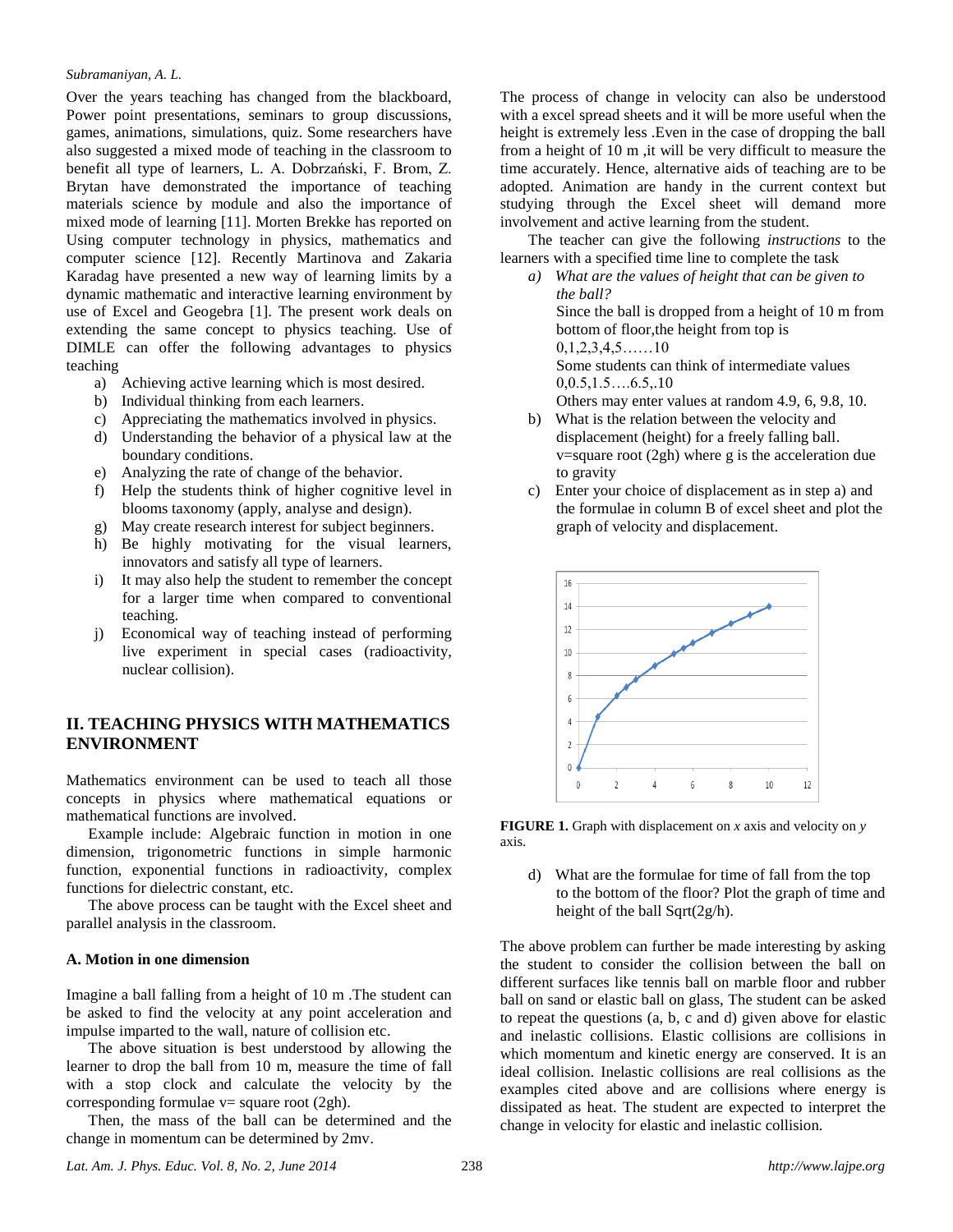In elastic collision the ball rebounds with same velocity on reaching the floor and in inelastic collision the velocity of rebound changes according to coefficient of restitution between the body and the surface. The student can best understand this concept by doing the experiment practically but since the ball rebounds fast the learner may not be able to appreciate the decrease in velocity in an inelastic collision with time. By plotting the same on an excel sheet the student will understand the rate of change and also appreciate the physical phenomena of damping (energy loss in a system).

The student is expected to get the same graph as shown in figure 1. The process repeats indefinitely for elastic collision but for inelastic collision as time passes the maximum height decreases for each collision and the ball finally comes to rest.

The teacher can give the chance for the student to explore various aspects from the graph like finding the slope of the time velocity or velocity –displacement graph and analyze them further. The use of excel as a dynamic mathematics' environment is helpful in achieving the higher end of blooms cognitive domain like to apply, to analyze and to evaluate category [13]. At the same time the importance of mathematics in understanding physics is much appreciated by the learner. Many physical phenomena can be fun when explored with excel sheets or other suitable environments.

Further DIMLE is also a brain based approach on students as elaborated by Erkan Akyureck [14]. The same case of motion of a falling body has been done by an experiment set up in combination with a computer based measurement by Elmar Bergler [15].

# **III. CONCLUSIONS**

The importance of mathematics in understanding physics is highlighted with the help of Excel sheet. Thus, dynamic mathematics' environment are a vital tool for achieving active learning in the class. The mode of teaching will be individual based learning by the student with a set of instructions from the teacher. The use of the dynamic mathematics' environment can be suitable to all category of learners from slow to fast. Further, it is a tool in achieving the higher end of blooms taxonomy of cognitive domain.

If a particular session is coupled with laboratory session followed by a dynamic mathematics approach students can remember and highly appreciate the concept. It can be the best alternative to power point presentations, ppts, quiz. With the obtained input, the teacher can motivate the student to design and evaluate the real time devices and also access quality of existing devices. It can leave the student with a quest for knowledge and to explore all physical phenomena for a better understanding. The use of spread sheets is a method of active learning and active learning has been reported as successful with ISLE [16]. The undergraduate student can be highly motivated from a research prespective. Geogebra has also been used for calculating the surface area of water in a rolling cylinder by Muhareen Aktumen [17].

# **ACKNOWLEDGEMENTS**

The author would like to thank Dr. V .AbhaiKumar for providing an opportunity to be related to pedagogy activities of the college .The advice of all pedagogy members is appreciated and the useful input about DIMLE is greatly acknowledged to Dr. Zakaria Karadag.

## **REFERENCES**

[1] Martinovic, D. and Karadag, Z., *Dynamic and interactive mathematics learning environments: The case of teaching the limit concept,* J. Teaching Mathematics and Its Applications. **31**, 41-48 (2012).

[2] Sudhir I., Mehta, *A method for instant assessment and active learning,* Journal of Engineering Education **84**, 295- 298 (1995).

[3] Catalano, G. D., *Some ideas on teaching of engineering science –A student centered approach*, Journal of Engineering Education **84**, 1-3 (1995).

[4] Koehler, M. J. & Mishra, P., *Handbook of Technological Pedagogical Content Knowledge (TPCK) for Educators, (*Edited by AACTE Committee on Innovation and Technology and Routledge, New York, 2008).

[5] Toback, D., Mershin, A., Novikova*, I., New Pedagogy for Using Internet-Based Teaching Tools in Physics Course. Department of Physics*, (Texas A&M University, College Station [*Arxiv 0408/0408034*], 2011).

[6] Squire, K., Barnett, M. Grant, J. M., Higginbotham, T. *Electromagnetism supercharged! Learning physics with digital simulation games.* Curriculum & Instruction, School of Education, University of Wisconsin-Madison, Madison, WI 53706. Proceedings of the 6th International Conference on Learning Sciences. (2004) Online at:

http://www.educationarcade.org/files/articles/Supercharged/ SuperchargedResearch.pdf.

[7] Ding March, Y., *Using a Simulation Laboratory to Improve Physics Learning: A Case Exploratory Learning of Diffraction Grating*, Education Technology and Computer Science, 2009. ETCS '09. First International Workshop (2009).

[8] Foster, A., Koehler, M. & Mishra, P., *Game-Based Learning of Physics Content: The Effectiveness of a Physics Game for Learning Basic Physics Concepts.* In E. Pearson & P. Bohman (Eds.), *Proceedings of World Conference on Educational Multimedia, Hypermedia and Telecommunications,* (2006) pp. 2119-2125.

[9] Hadzigeorgiou*,* Y., *Humanizing the teaching of physics through storytelling: the case of current electricity*, Phys. Educ*.* **41**, 42 (2006).

[10] Gerace, W. J. & Beatty, I. D., *Teaching vs. learning: Changing perspectives on problem solving in physics instruction*, Proceedings of the 9th Common Conference of the Cyprus Physics Association and Greek Physics Association: Developments and Perspectives in Physics— New Technologies and Teaching of Science (invited), Nicosia, Cyprus, Feb 4–6, (2005).